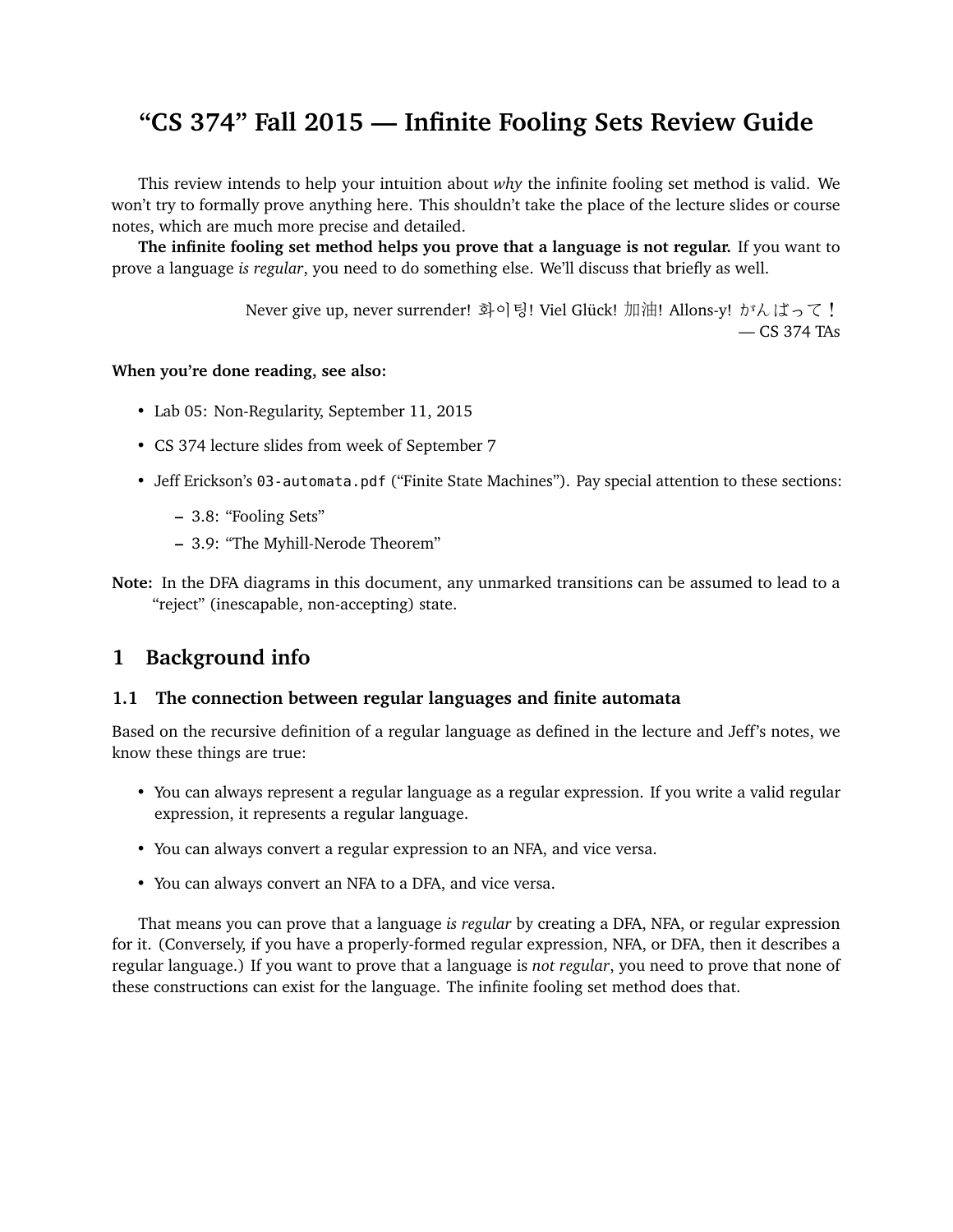#### **1.2 Finite states and black-and-white answers**

A regular language is a language that can be *decided* by a primitive computer that has a finite amount of states and no memory apart from the unique, finite states themselves (e.g., there is no RAM or stack memory). By "decided" we mean that for a given input string, the machine can determine whether the string is in the language (accept) or not in the language (reject)—there is no ambiguity. Since there is no other kind of output from the machine, the only way it can indicate any difference between two strings is if one is accepted while the other is rejected. Also, the machine *must* eventually halt and make a decision, because a given input string must be finite, and the machine has finite states, so after transitioning a finite number of times, the machine is done processing.

### **1.3 Finite languages are regular**

If a language is a finite set of strings, it's definitely regular. You could build a DFA with enough states to recognize each string in the language. Even if your design is not efficient and you don't combine redundant states where possible, creating a very *large* machine, you only need a finite number of states, so the machine can definitely be built.



**1.** DFA for  $L = \{car, cat\}$  with one more accepting state than needed.

### **1.4 Infinite languages aren't always regular**

If a language can generate infinite acceptable strings, it might not be regular. Based on the regular expression *y aa*<sup>∗</sup> *s*, we could produce strings like *y as*, *y aas*, *y aaaaaas*, etc. It's a regular language with infinite cardinality. (Intuitively, this is possible because we could build a loop into a DFA somewhere and use the loop as many times as we want to read an arbitrarily-long string using a finite number of states.)<sup>[1](#page-1-0)</sup>

But other infinite-size languages like  $L = \{ \, a^i \, b^i \, | \, i \geq 1 \, \}$  are not regular. A DFA has no memory to track how many *a* symbols it has seen in order to check for a matching number of *b* symbols afterward. If you wanted to make a DFA to read this language, you'd need an infinite number of branches in your DFA: at least one branch for each string length 2*i*, where *i* goes to infinity. That's impossible.

The difference between these infinite languages is simple: one kind can be read and decided with a finite automaton, and the other can't. So we need a way to tell whether an infinite language actually requires infinite states to figure out if it's a regular language.

# **2 How many states do you need?**

#### **2.1 Distinguishing suffixes: Accept this and not that**

Think of the *<sup>L</sup>* <sup>=</sup> *y aa*<sup>∗</sup> *s* language again: it allows strings like *y as*, *y aas*, and *y aaaaaas*, but are they really different strings as far as this regular language is concerned? If we build a DFA for *y aa*<sup>∗</sup> *s*, can it

<span id="page-1-0"></span><sup>&</sup>lt;sup>1</sup>This is the reasoning behind the "pumping lemma" for regular languages. It's not in the syllabus for this course, but you might be interested to look it up.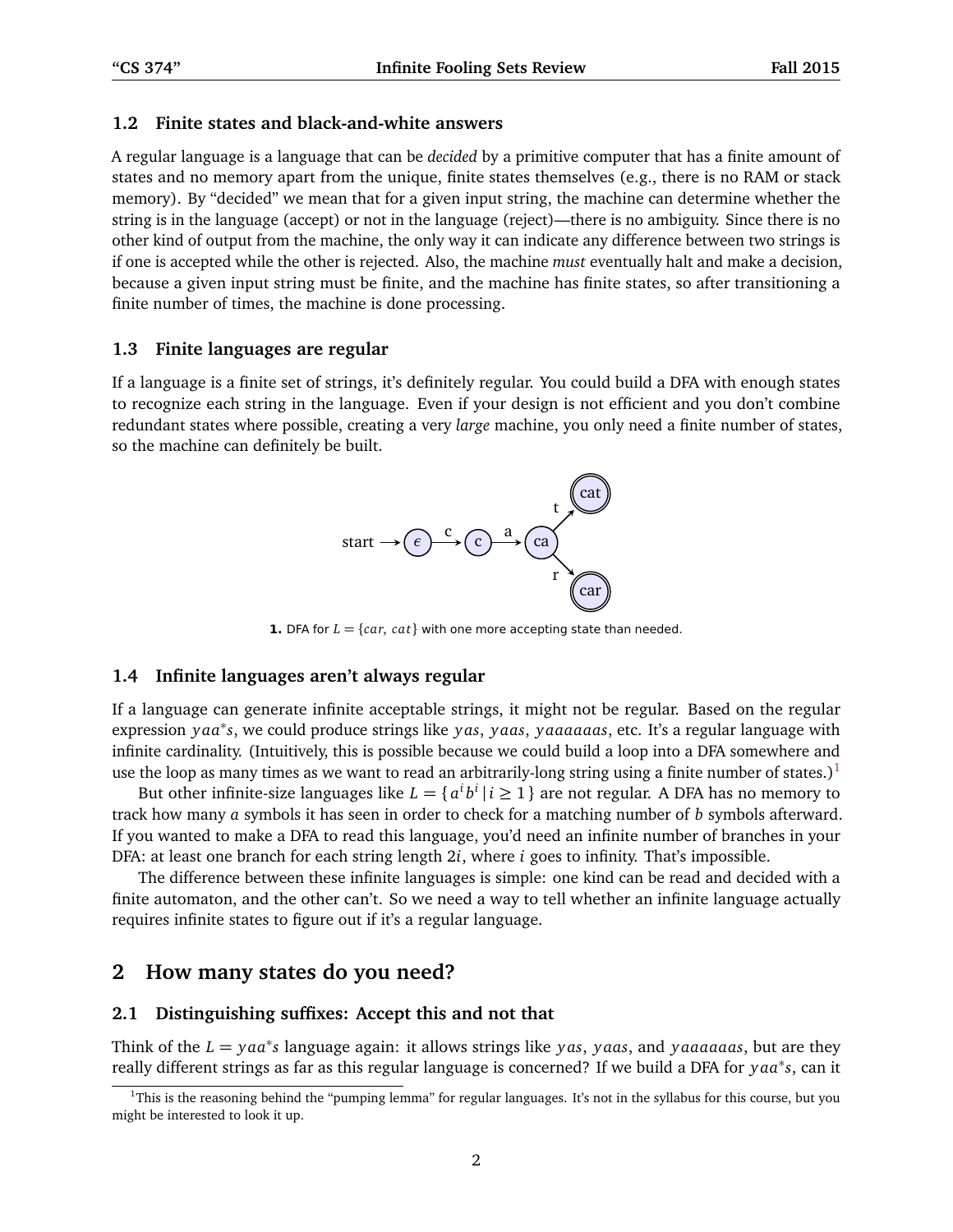tell the difference between these strings?

If you take a certain suffix and concatenate it with two different input strings, it might cause one of the strings to be accepted and the other to be rejected. In that case, the strings are "distinguishable" by the suffix. If there isn't *any* suffix that can do this, the strings are considered to be in the same "equivalence class." (Note that just because a *particular* suffix fails to distinguish two strings, it doesn't mean the strings aren't distinguishable! Some other suffix might do it.)

Let's look at some pairs of different prefixes from the language  $L = y a a^* s$  and see if there's any suffix that would cause the accept/reject results to differ. Call the prefixes *u* and *v*. We'll make up some suffix called *x*.

| u : y                                            | u : ya                        |
|--------------------------------------------------|-------------------------------|
| v: ya                                            | v: yaa                        |
| x : s                                            | x : s                         |
| $ux: ys \notin L$                                | $ux: yas \in L$               |
| $vx: yas \in L$                                  | $vx: y$ aas $\in L$           |
| ected, one accepted: So y and y a are definitely | Both accepted: ya and yaa are |

One reje distinguishable.

Both accepted: *y a* and *y aa* aren't distinguishable with this particular suffix, but maybe with others. (Actually, they're never distinguishable, but you can't prove it with one example.)

Distinguishing suffixes are important. When you're trying to build a DFA for a language, each time you can show an additional string prefix that can be distinguished from all the others when a certain suffix is added, you've shown that the DFA needs to be designed with at **least one additional state** to recognize the difference. We can summarize it this way:

**If two strings cannot be distinguished, it suggests some state(s) can be combined in the DFA.** Since the DFA gives the same result for both strings, we can merge one or more states and simplify the DFA without changing the language it accepts. Consider  $L = \{cat, car\}$ . After reading "ca," the machine can read either a "t" or an "r" and accept, so these options can be allowed on a single transition to an accepting state.



**2.** Revising the DFA from Fig. 1: In  $L = \{car, cat\}$ , "car" and "cat" aren't distinguishable, so we can use a combined state for them.

**If two strings can be provably distinguished, it means extra state(s) are needed to resolve the difference.** Since the DFA's ultimate response to the two prefix strings can change depending on what suffix is read next, the machine needs separate states to allow for this status.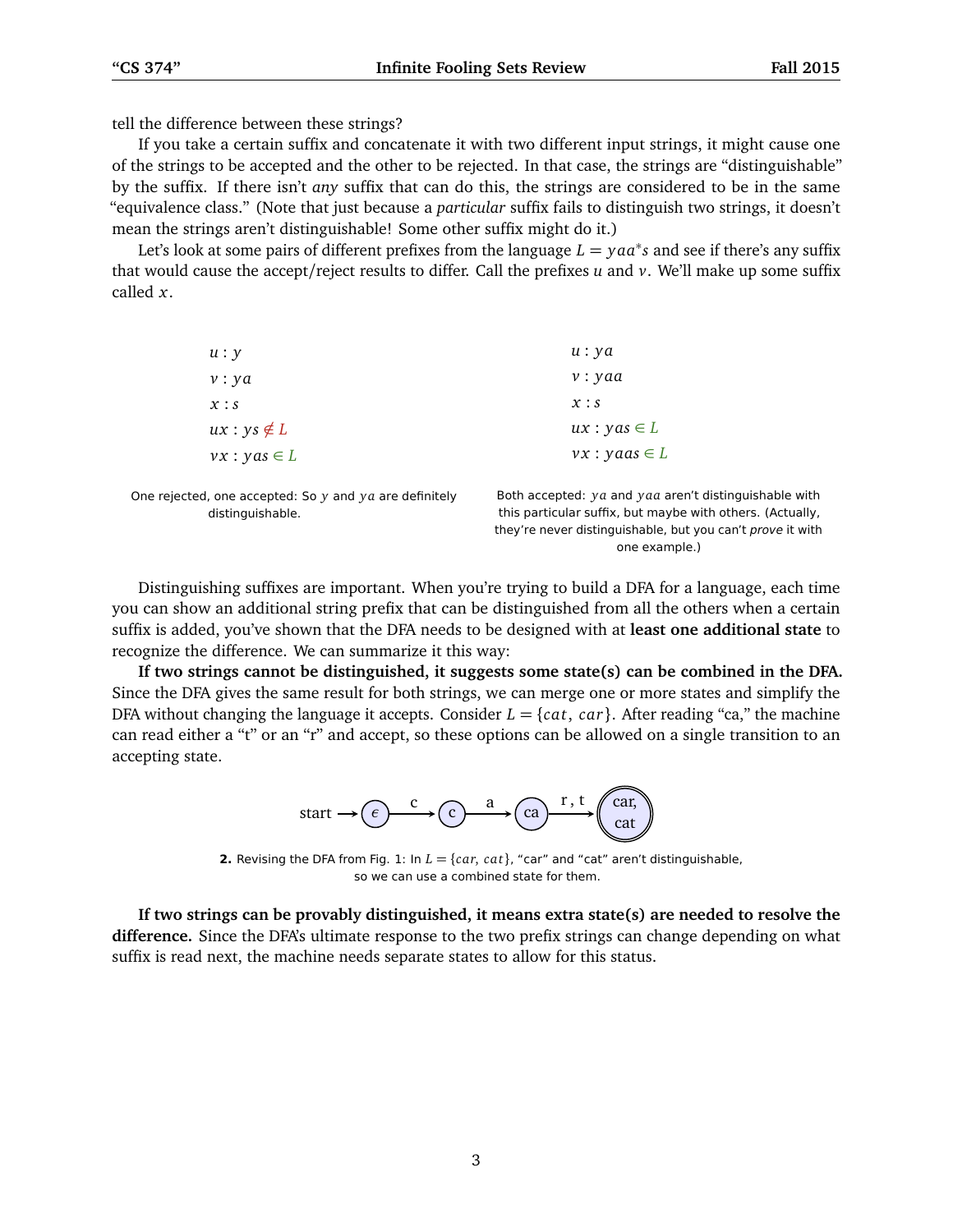

**3.** DFA for  $L = \{car, cat, cats\}$ . This time, "car" and "cat" are distinguished by the suffix **-s**. The *car* and *cat* states can't be combined, because that would allow "cars," which isn't in the language.

So the more distinguishable strings we can show for a given language, the larger its supposed DFA needs to be. If we had infinite distinguishable strings, the DFA would need infinite states—so no such DFA could exist.

#### **2.2 Fooling sets**

A set of strings that are all mutually distinguishable from each other in your language (i.e., after an appropriate suffix is added) is called a **fooling set**. Not every string in a fooling set has to be a string in the language itself! It's just a set of prefixes (or a single non-prefix) that the language can distinguish after the right suffix is added. Here are some things that might be in a fooling set for language *L*:

- Prefixes of strings in *L*, such as:
	- **–** The empty string *ε*
	- **–** Whole strings that are in *L*
	- **–** Only one element of each equivalence class may be included (i.e. you can't have any two strings that are indistinguishable)
- Exactly one string that isn't a prefix of *L*
	- **–** Can you prove why only one of these can be in the same fooling set?
	- **–** If you're paying attention and keeping score: This entry would account for the inescapable reject state a DFA might have. If you're trying to figure out what the smallest possible DFA would be, that matters. You'll see why in the next section.

Here's an example. For the language  $L = \{car, cat\}$ , we have the fooling set  $S = \{e, c, ca, car, k\}$ , where *k* is a non-prefix of the language (obviously). This is actually the largest fooling set we can make for that language, and it has **five** elements. Notice something about the smallest DFA for this language: it has **five** states! Also, we can't put both "car" and "cat" in the fooling set at the same time, because all of the entries have to be distinguishable from each other.



**4.** DFA for  $L = \{car, cat\}$  with the minimum number of states. We show the "reject" state explicitly.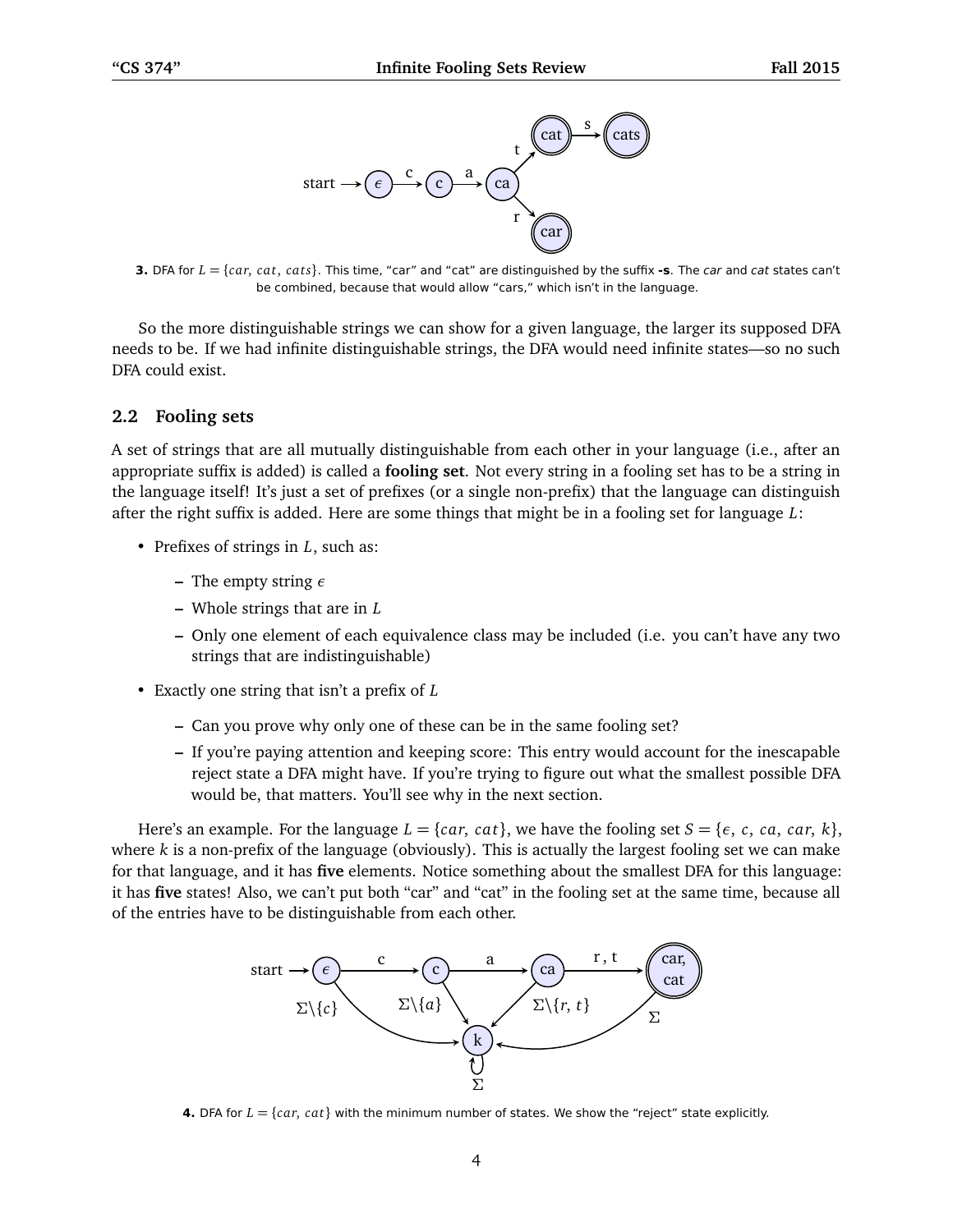## **2.3 The minimum number of states: To infinity and beyond**

The Myhill-Nerode theorem establishes this connection between the maximum size of a fooling set (actually the number of equivalence classes in a language) and the size of a DFA. We can summarize it with this equality:

maximum fooling set size  $=$  equivalence classes  $=$  minimum states

If we could prove that there exists an infinite number of distinguishable strings for a language, it would prove that the theoretical DFA would need an infinite number of states to recognize the language—which is impossible! Therefore, the language isn't regular.

Note that we don't actually need to find the maximum fooling set size! Since the size of any fooling set we can show becomes a **lower bound** on the number of states in the DFA, as soon as we've shown any infinite fooling set, we've proven the language non-regular. That is, there might be a "bigger infinity" of states necessary than we've even shown—but hey, infinite is infinite in this case. $2$ 

Basically, when we find any infinite fooling set, we're saying "Since the maximum fooling set is *at least* as big as the infinite one we've found so far, the DFA certainly has to be infinite in size, which is impossible. The DFA can't exist, so the language isn't regular." So we're not trying to minimize the number of states; we're trying to prove that you can't really minimize the number of states. That's fooling... *with style*.

# **3 Using the infinite fooling set technique**

# **3.1 Know when to try the technique**

Remember that the infinite fooling set technique is intended to prove that a language is non-regular. Before you try to use it, look for clues that the language actually *is* non-regular. You don't want to waste time on an exam. The most obvious clue is anything that would implicitly require a stack (memory) to track in your machine. On the other hand, if a language is finite or can be represented as a regular expression, it's regular!

- $L = \{a^i b^i | i \ge 1\}$ : This language tries to match some number of *a* and *b* symbols. There's no way for a DFA to keep track of an *arbitrary* count of *a* symbols in order to check for the same number of *b* symbols! **Probably not regular. (Proven below.)**
- $L = {$ strings of properly-matched open and closing parentheses}: E.g.,  $((()))()$ . This languagetries to check for proper nestings of paired symbols, but to do this propery, the machine would need to track how many levels are currently waiting to be closed as it goes. **Probably not regular. (Proven below).**
- $L = \{a^i b^i | 1 \le i \le 100\}$ : This looks similar to the first example, but since the exponent *i* has a finite upper bound, there are a finite number of possible strings. The DFA would be large, but finite. **Regular!**
- $L = \{(ab)^i (ab)^{i-1} | i \geq 1\}$ : After some manipulation, you'll see that this is the same as the regular expression (*abab*) ∗ *ab*. **Regular!**

<span id="page-4-0"></span> ${}^{2}$ It is true that some "infinities" are bigger than others. Remember the difference between countably infinite and uncountably infinite.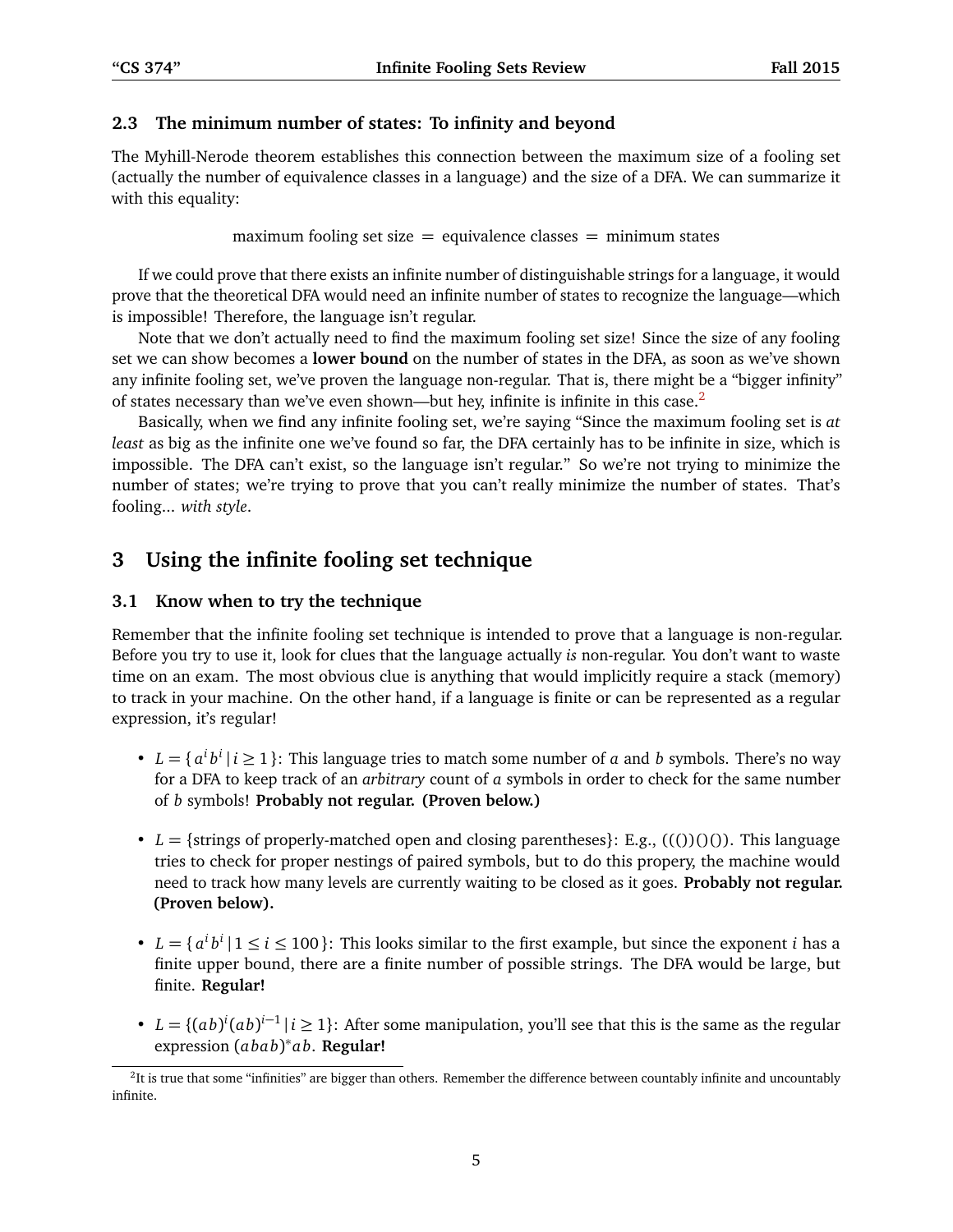#### **3.2 Choosing a fooling set**

There are a few guidelines to get started picking an infinite fooling set.

- The set must be infinite, otherwise there's no point! This means you'll probably use a Kleene star or refer to some other infinite set (e.g., the set of all prime numbers).
- The set should contain prefixes from the language that you could predictably "make complete" with a suffix to produce an acceptable string in the language. See the first worked example below. If your language has strings beginning with various characters, remember that you only need to show any *one* infinite fooling set, so you don't need to cover all the possibilities. (Look at the binary palindrome example problem below.)
- In order for the fooling set to be valid, **every** pair of distinct strings in the set must be distinguishable. In order to prove this, you limit the contents of the fooling set in a way that lets you predict what any given pair would look like, then craft a formulaic suffix that could always work to distinguish the pair. **Your careful choice of the fooling set is the only way you can control what any two distinct strings chosen from that set could be.**

#### **3.3 Choosing the suffix formula**

Once you have an infinite fooling set in mind, you need to demonstrate that every single pair of distinct strings in the fooling set has some distinguishing suffix. *Otherwise, it's not really a fooling set!* You don't need to find a single finite suffix that always works, but rather a formula or method that could produce some distinguishing suffix for any pair of strings from *S* that you are given.

The point of this is to establish that the cardinality of the infinite set you gave is truly a lower bound on the number of DFA states. If some of the strings in your set are not distinguishable, then they are in the same equivalence class; then they could be represented with some combined states in the DFA (fewer than you intended) and you haven't proven anything.

Choose the suffix like this: Based on your selection of the fooling set *S*, you know what form any two strings chosen from *S* will take. Call those strings *u* and *v*. Then design your suffix *x* so that when it's added to the end of *u* and  $v$ , producing  $ux$  and  $vx$ , **exactly one** of these two completed strings will be in the language.

# **4 Examples**

1.  $L = \{a^i b^i \mid i \geq 1\}$ 

**Solution:** Strings in this language begin with *a* and end with *b*. Let's pick the infinite set of prefixes  $S = \{a^k \mid k \ge 1\} = aa^*$ . Then any distinct strings  $u, v \in S$  take the form  $u = a^i$  and  $\nu = a^j$ . Since *u* and *v* are distinct, we know  $i \neq j$ ; assume without a loss of generality that  $i < j$ . Pick the suffix  $x = b^i$ , designed to "complete" the string *u*. Then the string  $ux = a^i b^i \in L$ , while  $vx = a^j b^i \notin L$ , so all distinct  $u, v \in S$  are distinguishable in *L*, so *S* is an infinite fooling set for *L*; therefore *L* is not regular.

2.  $L = \{\text{strings of properly matched open and closing parentheses}\}\$  E.g.,  $((0)(0))$ . Source: Lab 5.

**Solution:** Pick the infinite set of prefixes  $S = \{ (k \mid k \ge 0) \} = ({}^*$ . Then any distinct strings  $u, v \in S$ take the form  $u = (i \text{ and } v = (j \text{). Since } u \text{ and } v \text{ are distinct, we know } i \neq j$ ; assume without a loss